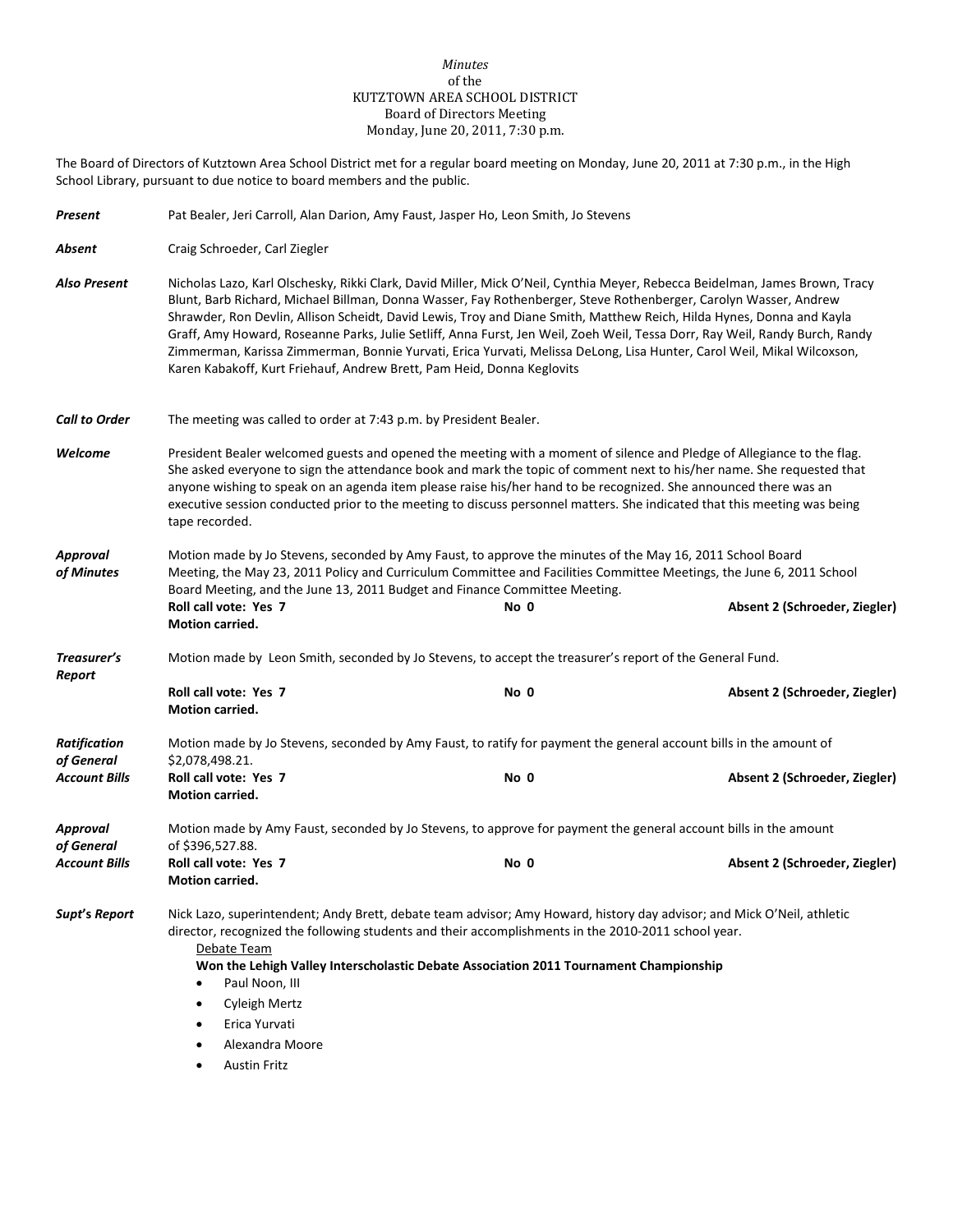# History Day

Middle School:

- Abigail Makovsky, Kayla Graff, Colton Cutlip, and Christine O'Donnell placed 1<sup>st</sup> in Regionals and 2<sup>nd</sup> in States with their exhibit, *Domestic Terrorists or Political Activists?: The Paxton Riots and Pamphlet War Embody the Struggle of Colonial America*. Competed at Nationals on June 12-16, and were invited to display their exhibit at the Smithsonian. (Did not place at Nationals, but worthwhile efforts and show of great pride.) Also, Kayla's birthday today.
- Emily Reiss, Trinity Hamm, and Scott Entriken placed 2<sup>nd</sup> at Regionals and 4<sup>th</sup> in States with their exhibit, *An Engineering Epic: How the Alaska Highway Bridged American-Canadian Diplomacy and Fueled the Nation's Racial Debate*.

### High School:

- Andrew Shrawder and Caroyn Wasser placed 1st in Regions and 2nd in States with their exhibit, *Power's Tribute to Reason: The Nuremberg Trials' Impact on International Jurisprudence.* Competed at Nationals on June 12-16.
- David Pearson and Jacob Fegely placed 1<sup>st</sup> at Regionals and competed at States with their Group Documentary, The *Atomic Bomb: Unleashing America's Arsenal of Controversy*.
- Kayla Smith and Rachel Stump placed 2nd in Regionals and competed at States with their exhibit, *America's Cat and Mouse Game with Iran: 444 Days of Failed Diplomacy.*
- Austin Fritz placed 2<sup>nd</sup> at Regionals and became a finalist at States with his paper, *New Deal or Raw Deal?: The Indian Reorganization Act Revives an Age-Old Debate.*
- Amy Summer placed 2nd at Regionals and competed at States with her individual exhibit, *I Am An American: Exposing the Debate on Japanese Internment Camps.*

#### Baseball

- Joseph Peters: All-County
- Andrew Gernert: All-County
- Taylor Houck: All-Division
- Alex Faust: All-Division
- Dustin Smith: All-Division
- Zachary Weil: All-Division
- Jacob Fegely: All-Division

#### Softball

- Karissa Zimmerman: All-Division
- Tessa Dorr: All-Division
- Cyleigh Mertz: All-Division
- Taylor Faust: All-Division
- Jodi Weaknecht: All-Division

## Track

- Trevor Stutzman: All-County in Shot Put and Discus
- Heather Geist: All-Division in 400m
- Alexander Diltz: All-Division in 800m
- Nathan Noll: All-Division in 1600m and 3200m
- Christian Pearson: All-Division in High Jump
- Evan Hayes: All-Division in Shot Put

## Boys Tennis

• Tucker Mertz: All-County

## Girls Soccer

- Kelsey Mucelli: All-County Midfielder
- Emma Fishburn: All-Division Forward
- Ashley Landis: All-Division Midfielder
- Kaitlyn Snyder: All-Division Defender
- Layne Mertz: All-Division Defender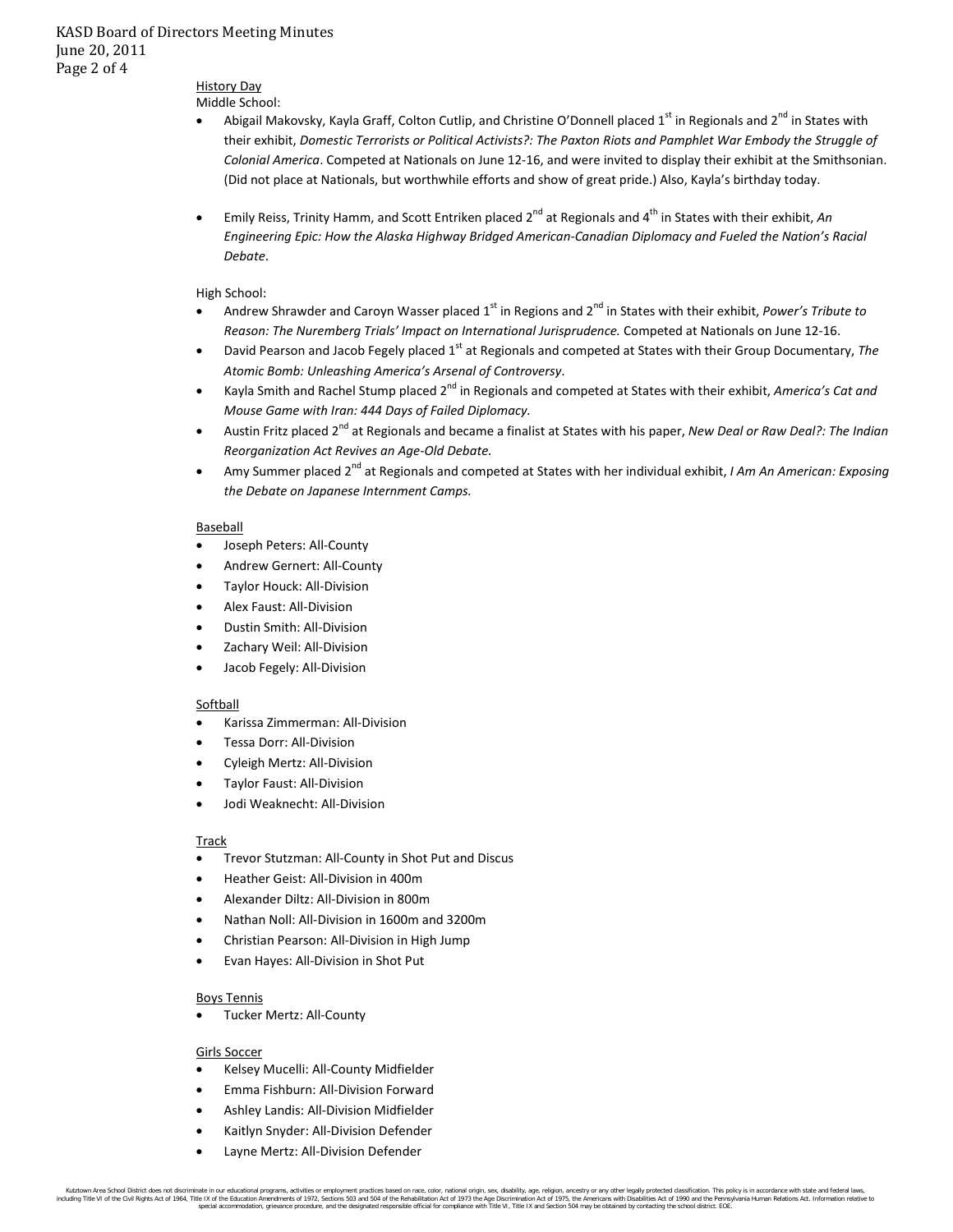| <b>Package Renewal</b>             |                                                                                                                                                                                                                                                 |                                                                                                                                                                                                                                                                                                                             |                                                                                                                                                                                                                                                                                                                                                                                                                                                                                                                                                                                                                                                                                                                                                                                               |                                 |                                                                                                                                                                                                                                                                              |  |
|------------------------------------|-------------------------------------------------------------------------------------------------------------------------------------------------------------------------------------------------------------------------------------------------|-----------------------------------------------------------------------------------------------------------------------------------------------------------------------------------------------------------------------------------------------------------------------------------------------------------------------------|-----------------------------------------------------------------------------------------------------------------------------------------------------------------------------------------------------------------------------------------------------------------------------------------------------------------------------------------------------------------------------------------------------------------------------------------------------------------------------------------------------------------------------------------------------------------------------------------------------------------------------------------------------------------------------------------------------------------------------------------------------------------------------------------------|---------------------------------|------------------------------------------------------------------------------------------------------------------------------------------------------------------------------------------------------------------------------------------------------------------------------|--|
| <b>Committee</b><br><b>Reports</b> | EIT<br>Pat Bealer                                                                                                                                                                                                                               | Mrs. Bealer reported the director is retiring and the committee is in the process of selecting a replacement.                                                                                                                                                                                                               |                                                                                                                                                                                                                                                                                                                                                                                                                                                                                                                                                                                                                                                                                                                                                                                               |                                 |                                                                                                                                                                                                                                                                              |  |
|                                    | <b>BCTC</b><br>Craig<br>Schroeder                                                                                                                                                                                                               | No report.                                                                                                                                                                                                                                                                                                                  |                                                                                                                                                                                                                                                                                                                                                                                                                                                                                                                                                                                                                                                                                                                                                                                               |                                 |                                                                                                                                                                                                                                                                              |  |
|                                    | ECC<br>Jo Stevens                                                                                                                                                                                                                               | Mrs. Stevens reported the electricity cost of the lights at the stadium is \$8.00 per hour and \$2.50 per hour for the<br>lights at the tennis court. She also reported Kutztown University has asked to use the District's facilities during<br>the summer of 2012. The administration and KU are currently in discussion. |                                                                                                                                                                                                                                                                                                                                                                                                                                                                                                                                                                                                                                                                                                                                                                                               |                                 |                                                                                                                                                                                                                                                                              |  |
|                                    | <b>BCIU</b><br>Carl Ziegler                                                                                                                                                                                                                     | No report.                                                                                                                                                                                                                                                                                                                  |                                                                                                                                                                                                                                                                                                                                                                                                                                                                                                                                                                                                                                                                                                                                                                                               |                                 |                                                                                                                                                                                                                                                                              |  |
|                                    | <b>PSBA</b><br>Pat Bealer                                                                                                                                                                                                                       | Mrs. Bealer reported the economic furlough bill is continuing to be discussed and amended, while the<br>voucher bill may be headed for the fast track.                                                                                                                                                                      |                                                                                                                                                                                                                                                                                                                                                                                                                                                                                                                                                                                                                                                                                                                                                                                               |                                 |                                                                                                                                                                                                                                                                              |  |
|                                    | <b>Student</b><br>Achievement<br>Al Darion                                                                                                                                                                                                      | No report.                                                                                                                                                                                                                                                                                                                  |                                                                                                                                                                                                                                                                                                                                                                                                                                                                                                                                                                                                                                                                                                                                                                                               |                                 |                                                                                                                                                                                                                                                                              |  |
| Personnel                          | 1.<br>2.<br>3.<br>4.<br>5.<br>Harold D. Sheaffer<br>Kerri L. Schegan<br>Ryan J. Capobianco<br>Roll call vote: Yes 7<br>Motion carried.                                                                                                          | for a total of 24 days at the then current curriculum rate.<br>Angela M. Bucci-Herb                                                                                                                                                                                                                                         | Motion made by Leon Smith, seconded by Amy Faust, to approve the following personnel items:<br>The approval of the removal of David J. Guiles as a volunteer football coach effective June 14, 2011.<br>effective June 21, 2011, at the approved substitute aide rate of \$9.75 per hour.<br>The approval of Lovell R. Barlet as a substitute van driver for the 2011 summer school programs, effective June 21,<br>2011, at the approved substitute driver rate of \$10.00 per hour.<br>The approval of the following coaches and salaries for the 2011-2012 school year:<br>Rifle Coach<br>Indoor Twirling Coach<br><b>Outdoor Twirling Coach</b><br>Volunteer Football Coach (KU Intern)<br>No 0<br>All Personnel were Approved Pending the District's Receipt of All Mandated Credentials | \$4,293<br>\$910<br>\$490       | The approval of Katharine S. Mannai as a 2011 elementary summer reading program librarian, effective June 21, 2011,<br>The approval of Mary Jane Kelly as a substitute clerical/classroom/general aide for the 2011 summer school programs,<br>Absent 2 (Schroeder, Ziegler) |  |
| <b>Furlough of</b>                 | Motion made by Amy Faust, seconded by Jeri Carroll, to approve the furlough, due to the substantial decline in district-wide<br>Faculty Employees enrollment, of the following faculty employees, effective June 10, 2011:<br>Employee ID:      |                                                                                                                                                                                                                                                                                                                             |                                                                                                                                                                                                                                                                                                                                                                                                                                                                                                                                                                                                                                                                                                                                                                                               |                                 |                                                                                                                                                                                                                                                                              |  |
|                                    | #1044                                                                                                                                                                                                                                           | #1028                                                                                                                                                                                                                                                                                                                       | #28                                                                                                                                                                                                                                                                                                                                                                                                                                                                                                                                                                                                                                                                                                                                                                                           | #1106                           | #111                                                                                                                                                                                                                                                                         |  |
|                                    | #819<br>Roll call vote: Yes 5<br><b>Motion carried.</b>                                                                                                                                                                                         | #1036                                                                                                                                                                                                                                                                                                                       | #1039                                                                                                                                                                                                                                                                                                                                                                                                                                                                                                                                                                                                                                                                                                                                                                                         | #1037<br>No 2 (Darion, Stevens) | Absent 2 (Schroeder, Ziegler)                                                                                                                                                                                                                                                |  |
| <b>Furlough of</b>                 | Motion made by Amy Faust, seconded by Jeri Carroll, to approve the furlough, due to the substantial decline in district-wide<br>Support Employee enrollment, of the following support staff employees, effective June 10, 2011:<br>Employee ID: |                                                                                                                                                                                                                                                                                                                             |                                                                                                                                                                                                                                                                                                                                                                                                                                                                                                                                                                                                                                                                                                                                                                                               |                                 |                                                                                                                                                                                                                                                                              |  |
|                                    | #302                                                                                                                                                                                                                                            | #439                                                                                                                                                                                                                                                                                                                        | #1102                                                                                                                                                                                                                                                                                                                                                                                                                                                                                                                                                                                                                                                                                                                                                                                         | #1125                           | #402                                                                                                                                                                                                                                                                         |  |
|                                    | #1116<br>Roll call vote: Yes 5<br><b>Motion carried.</b>                                                                                                                                                                                        |                                                                                                                                                                                                                                                                                                                             |                                                                                                                                                                                                                                                                                                                                                                                                                                                                                                                                                                                                                                                                                                                                                                                               | No 2 (Darion, Stevens)          | Absent 2 (Schroeder, Ziegler)                                                                                                                                                                                                                                                |  |
| <b>Support Staff</b>               | Motion made by Leon Smith, seconded by Amy Faust, to approve the 2011-2012 support personnel compensation per the                                                                                                                               |                                                                                                                                                                                                                                                                                                                             |                                                                                                                                                                                                                                                                                                                                                                                                                                                                                                                                                                                                                                                                                                                                                                                               |                                 |                                                                                                                                                                                                                                                                              |  |
| Compensation                       | Roll call vote: Yes 7<br>Motion carried.                                                                                                                                                                                                        |                                                                                                                                                                                                                                                                                                                             | attached, with Employee #392 to receive the increase retroactive to May 24, 2011.<br>No 0                                                                                                                                                                                                                                                                                                                                                                                                                                                                                                                                                                                                                                                                                                     |                                 | Absent 2 (Schroeder, Ziegler)                                                                                                                                                                                                                                                |  |

*Insurance* Presentation by Dave Lewis from Brown & Brown on various insurance package proposals and his recommendation.